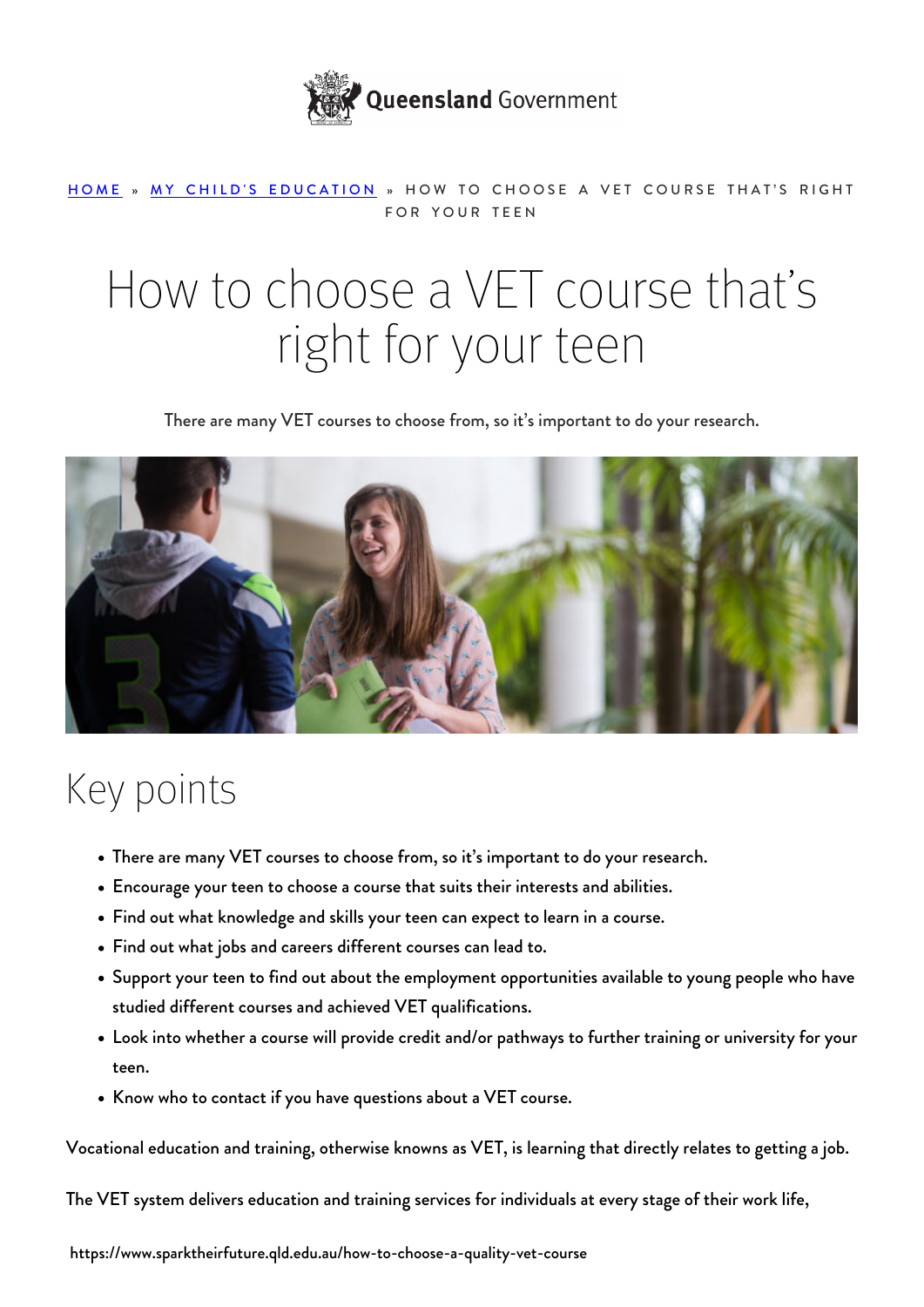whether you're a student, a job seeker or already employed.

VET also plays a significant role in senior school studies. School-based training allows students to study a recognised qualification while at school which can count towards their Queensland Certificate of Education (QCE) and/or Australian Tertiary Admission Rank (ATAR).

There are a range of training options available to help your teen achieve their career goals. Accredited training courses provided by registered training organisations (RTOs), such as TAFE Queensland, private training providers and some universities. Training is available in a number of different delivery modes, including in the classroom, in the workplace or online.

As a parent of a teen studying VET at school, or of a young person who plans to study VET when they leave school, it's important to be informed about what your child should expect from their course. In this series, we explore what you need to know [when choosing a VET provider](https://www.sparktheirfuture.qld.edu.au/how-to-choose-a-provider-for-your-teens-vocational-education-and-training-vet-course/), what a quality VET course should deliver, and what to do if you have [concerns about the quality of training](https://www.sparktheirfuture.qld.edu.au/what-to-do-if-you-have-concerns-about-the-quality-of-your-teens-training/) your teen is receiving.

Every young person is different and needs to find the learning pathway that works for them. If your teen is interested in doing a VET course while they are at school or after they finish school, considering the questions in this article will help them choose a quality course that suits their needs.

#### Does the course suit my teen's ability and interests?

With so many interesting VET courses out there, it can be hard to choose the right one. A good starting point is for your teen to think about what interests them and where their strengths lie. While [thinking about the](https://www.sparktheirfuture.qld.edu.au/whats-going-on-with-my-teen/) [future](https://www.sparktheirfuture.qld.edu.au/whats-going-on-with-my-teen/) isn't always easy, encourage your teen to:

- talk about the kinds of jobs they might like to do one day
- discuss [their spark](https://www.sparktheirfuture.qld.edu.au/help-your-teen-find-their-spark/) and see if that helps ignite some ideas
- think about their strengths, and the skills and knowledge they already have
- think about the way they like to learn, such as on-the-job training
- explore their interests using a career profile tool, such as [myfuture's my career profile](https://myfuture.edu.au/get-started)
- research future job trends using sites like [myfuture](https://myfuture.edu.au/industries).

#### Does my teen understand the knowledge and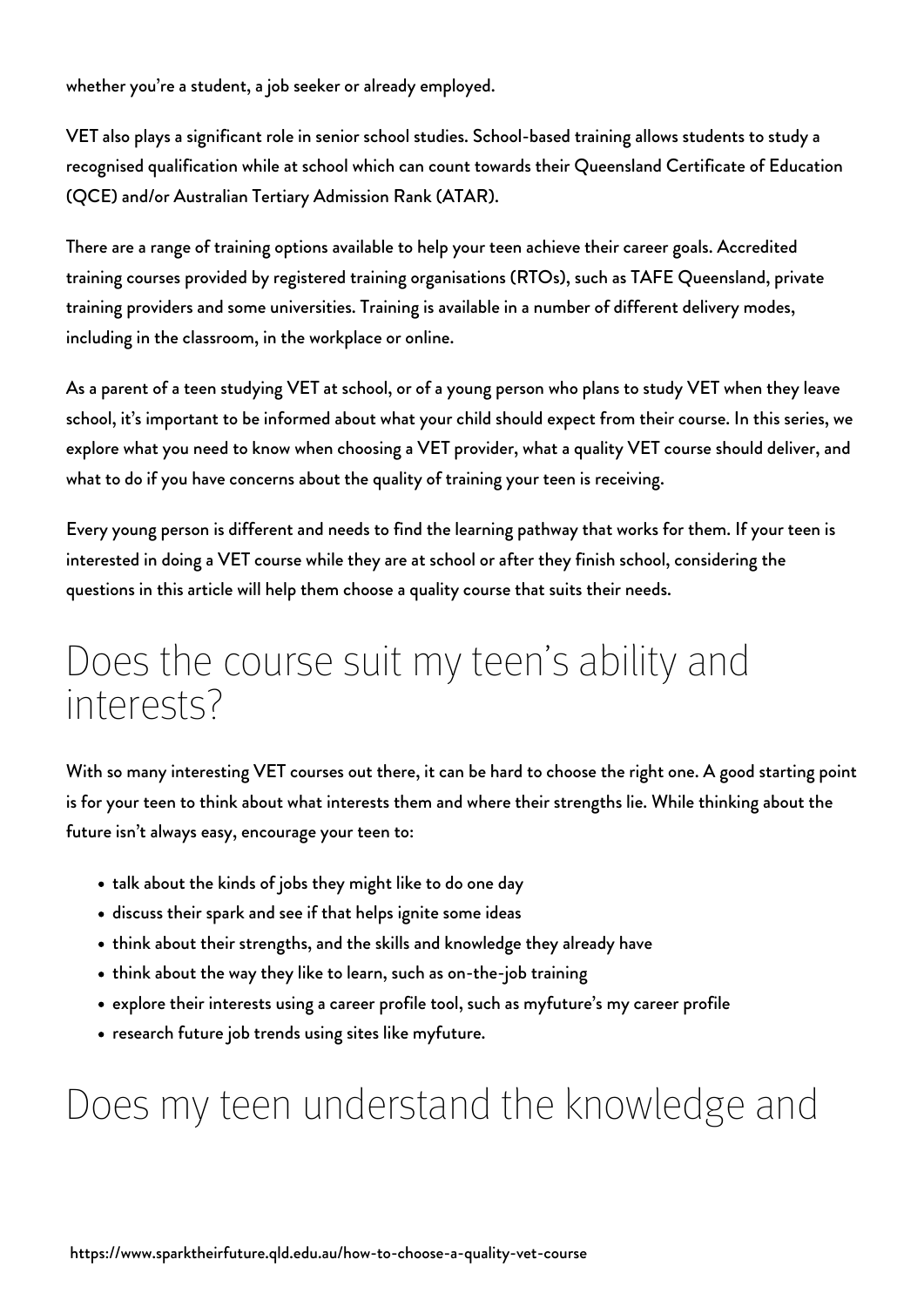## skills they will learn?

Encourage your teen to find out as much as they can about different courses, and the specific knowledge and skills they should expect to learn from each course. You could suggest they:

- research and compare the content of different courses, and how the courses are delivered (e.g. online, face-to-face, using work placements)
- contact training providers to talk about the details of their courses
- speak to staff at (Guidance Officer, Head of Department Senior Schooling or Industry Liaison Officer) to ask them about particular courses.

## What jobs could the course lead to?

When choosing a VET course, your teen should consider what jobs or further training they will be able to do after they complete the course. Encourage them to:

- ask training providers what jobs and further training opportunities could arise from completing different courses
- speak to employers to find out the qualifications required and the qualities and skills they look for in potential employees
- read real-life stories about the different career pathways people have taken at websites like [myfuture](https://myfuture.edu.au/career-stories) [career stories](https://myfuture.edu.au/career-stories)
- ask staff at school (Guidance Officer, Head of Department Senior Schooling, or Industry Liaison Officer) for guidance on courses that suit their needs and future plans.

It's also good to remember that some jobs have other requirements (for example, a special type of license, worker suitability screening, vaccinations) in addition to completion of a relevant VET course.

#### Will the course provide pathways to further training and/or university study?

When your teen finds an area of study or training that interests them, they may want to do more learning in that area. Completing some VET courses will provide your teen with credit and/or pathways to further VET training or university study. It's good to know if these kinds of options will be available down the track. Speak to a course provider to find out more.